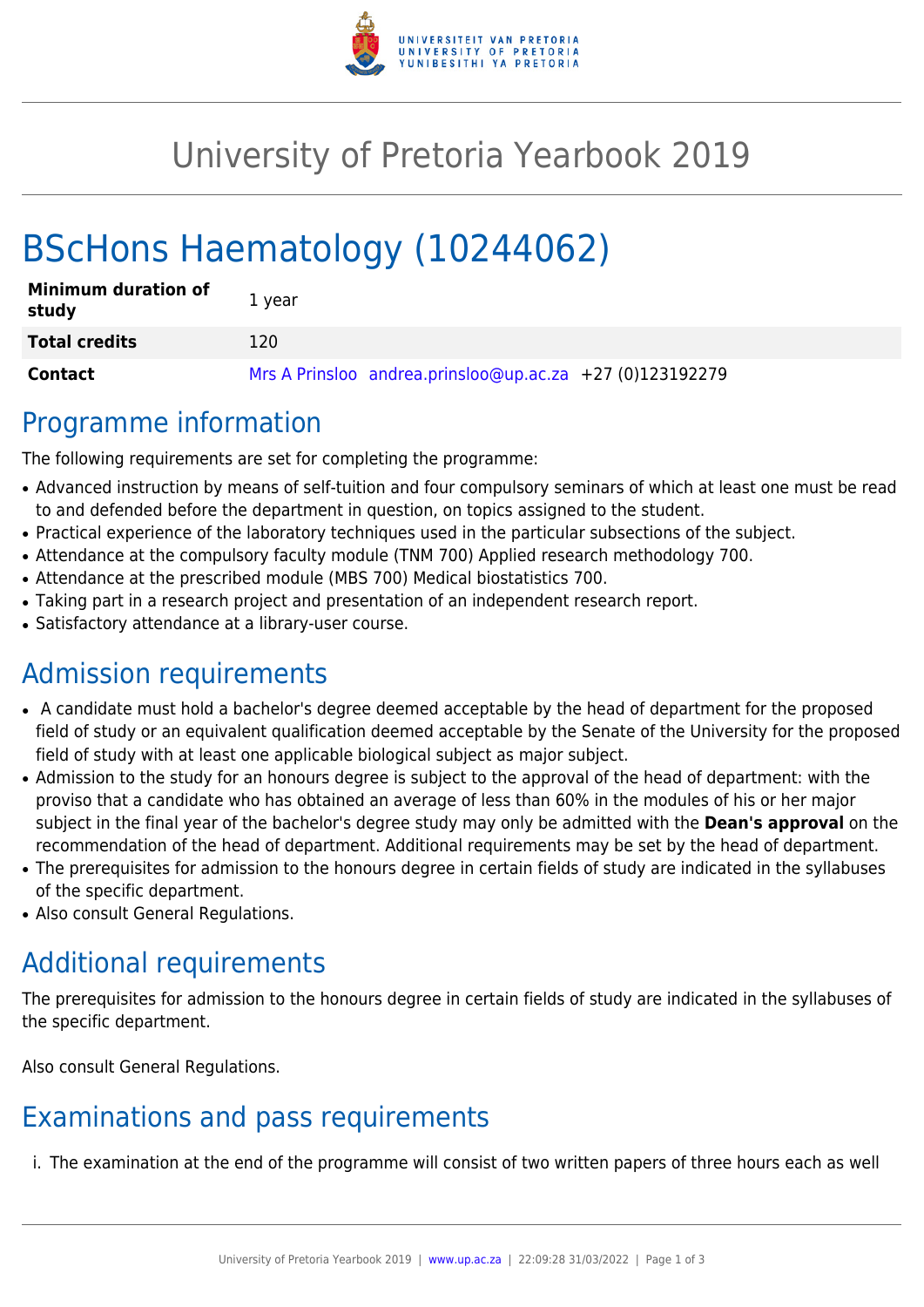

as an oral examination of 30 minutes.

- ii. For the field of specialisation Medical Physics, one examination of three hours is required in each of the theoretical modules. The mark awarded to the practical work will also be taken into account when the final mark is calculated.
- iii. The maximum period for completion of the honours degree, is two years in the case of full-time students and three years in the case of part-time students. In exceptional circumstances, a student may apply, in writing, to the head of department for an extension of the period of study.
- iv. To comply with the pass requirements for the degree, a student must obtain a final mark of at least 50% in each division as indicated, as well as a pass mark of at least 50% for the essay/work assignment (if applicable). The stipulations regarding pass requirements for dissertations in the General Regulations apply mutatis mutandis to essays.

## Pass with distinction

The degree is conferred with distinction on a student who has obtained an average of at least 75% in the examination (written, oral, practical, etc).